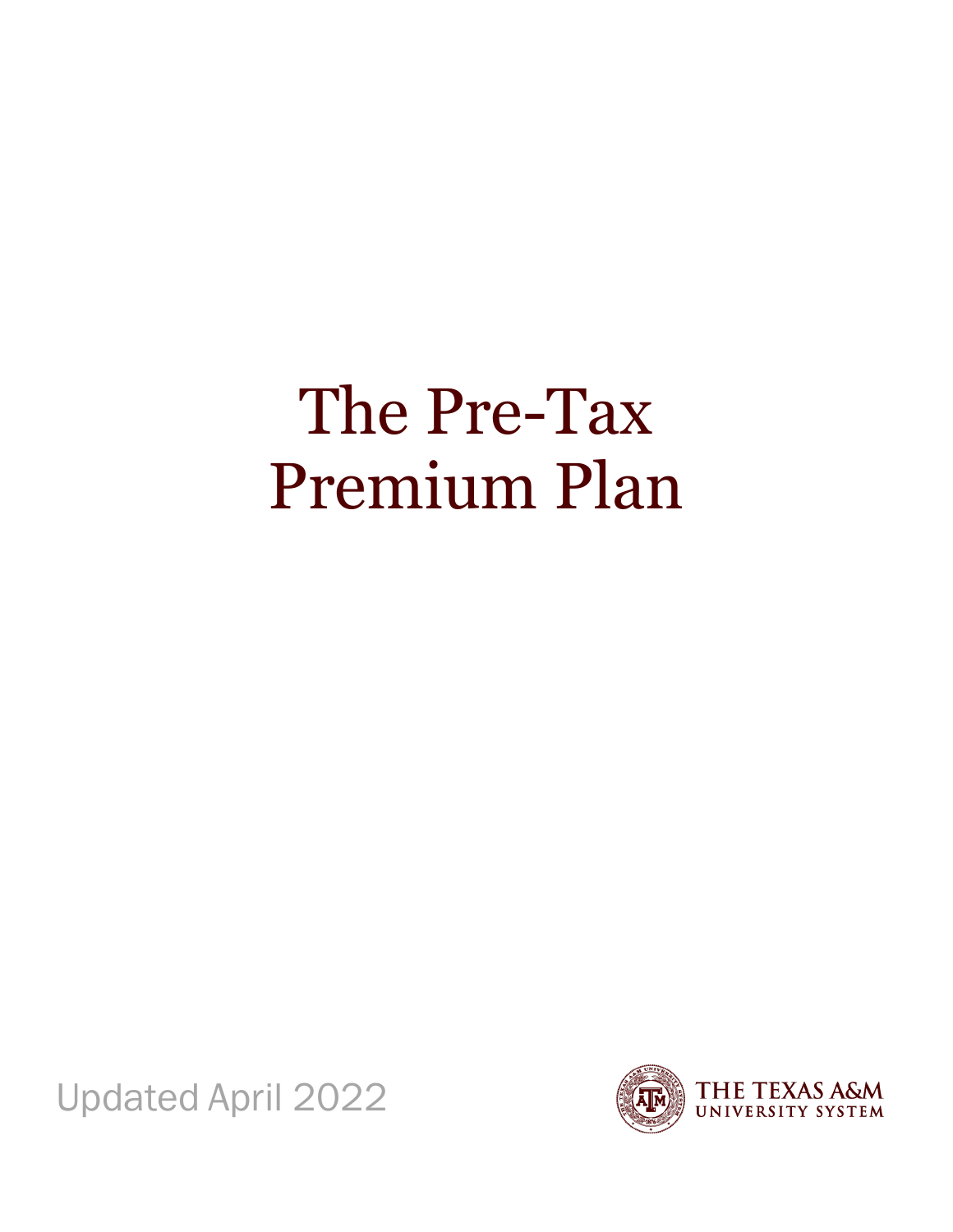## **Introduction**

*Through The Texas A&M University System's Pre-tax Premiums plan, your health, dental, vision and/or Accidental Death and Dismemberment (AD&D) monthly premiums are deducted from your paycheck before taxes are calculated on your pay. This reduces the amount of your pay that is considered taxable income and increases your take-home pay.*

#### **Who's eligible for this plan?**

You are eligible for the plan if you are enrolled in any of the covered benefit plans and:

- are eligible to participate in the teacher Retirement System of Texas (TRS) or Optional Retirement Program (ORP), and
- work at least  $50\%$  time for at least  $4\frac{1}{2}$  months.

You are also eligible for the Pre-tax Premiums plan if you are:

a graduate student employee who works at least  $50\%$  time for at least  $4\frac{1}{2}$  months.

#### **How this plan affects your taxable income**

As a participant in Pre-tax Premiums, your share of the cost of your health, dental, vision and AD&D premiums is automatically deducted from your paycheck before taxes are calculated.

This means you never pay federal income tax or Social Security tax on the money you contribute toward these coverages. Since your contributions are made on a before tax basis, your taxable income is reduced. This may mean that your eventual Social Security benefit could be reduced. However, the reduction is quite small. Your base pay, for purposes of pay increases and benefits based on pay, is not reduced. Because you are paying your premiums on a pre-tax basis, you cannot take the health credit portion of the earned income credit on your federal tax return.

#### **During Open Enrollment:**

Each year during the Open Enrollment period, you will not have to re-enroll for pre-taxed premiums, effective the following September 1.